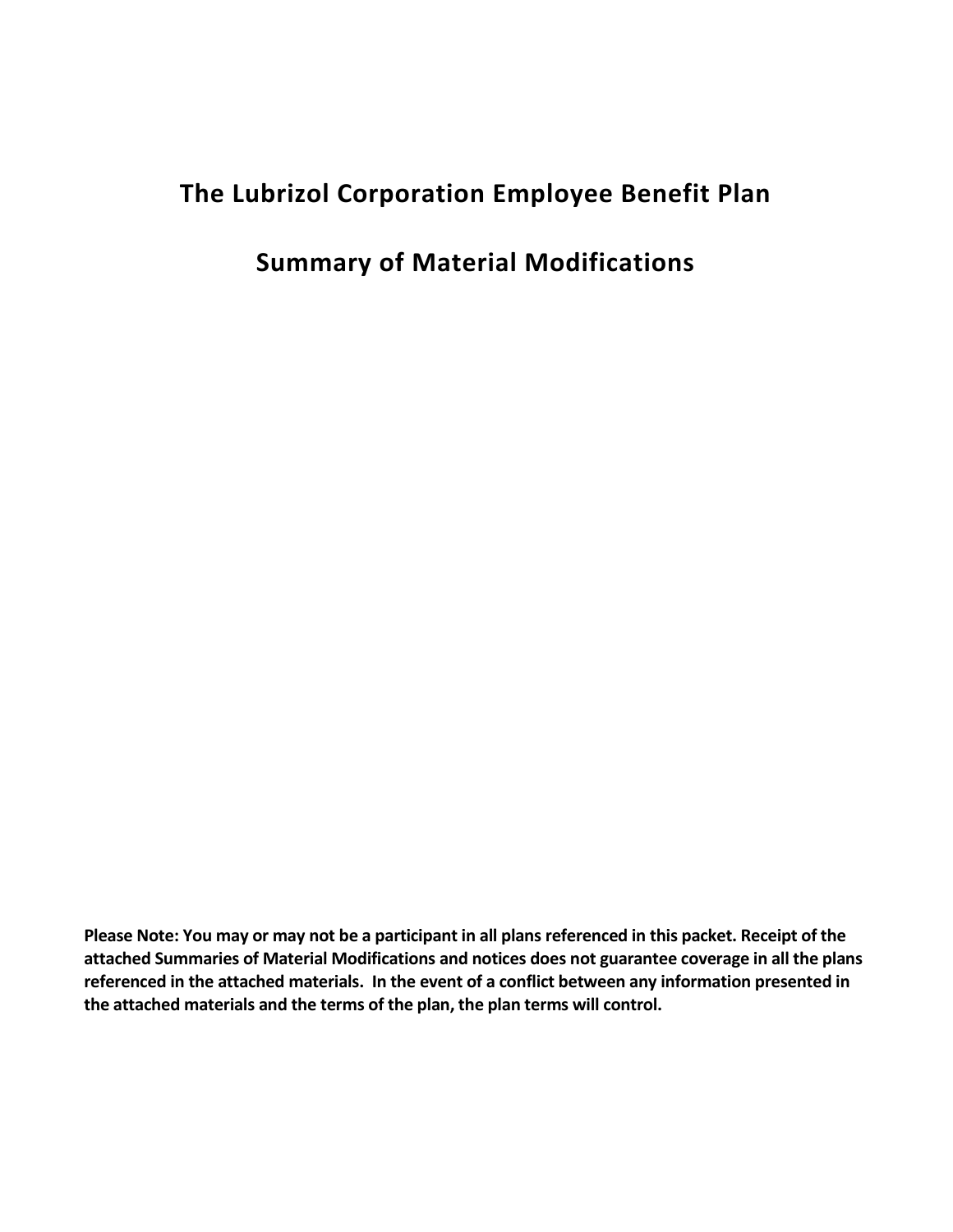## **The Lubrizol Corporation Employee Benefits Plan Summary of Material Modifications**

This Summary of Material Modifications is a high-level overview of key changes to the Plan to address certain COVID-19 relief and does not imply coverage for any specific situation.

IN ACCORDANCE WITH THE REQUIREMENTS OF THE EMPLOYEE RE-TIREMENT INCOME SECURITY ACT OF 1974, AS AMENDED, THIS DOC-UMENT SERVES AS A SUMMARY OF MATERIAL MODIFICATIONS TO THE PLAN AND SUPPLEMENTS THE SUMMARY PLAN DESCRIPTION THAT HAS BEEN SEPARATELY PROVIDED TO YOU. YOU SHOULD RETAIN THIS DOCUMENT WITH YOUR COPY OF THE SUMMARY PLAN DESCRIPTION.

### **Coverage of COVID-19 Testing and Vaccines.**

**COVID-19 testing.** You will have \$0 cost-share (copay, coinsurance or deductible) on medically appropriate COVID-19 testing during the national public health emergency period related to the COVID-19 pandemic (the "National Emergency Period"). We don't yet know when the National Emergency period will end. Tests must be FDA-authorized to be covered without cost-sharing. This coverage applies to in-network and out-of-of-network tests through the National Emergency Period.

**COVID-19 testing-related services.** You will have \$0 cost-share (copay, coinsurance or deductible) for COVID-19 testing-related services via in-person or telehealth visits during the National Emergency Period. This coverage applies to in-network and out-of-of-network services.

**COVID-19 vaccines.** You will have \$0 cost-share for the vaccine at both in-network and out-of-network providers through the National Emergency Period. If you receive care for an adverse reaction, or if you receive additional services during your vaccination appointment, your services will be covered in accordance with the Plan's terms of coverage.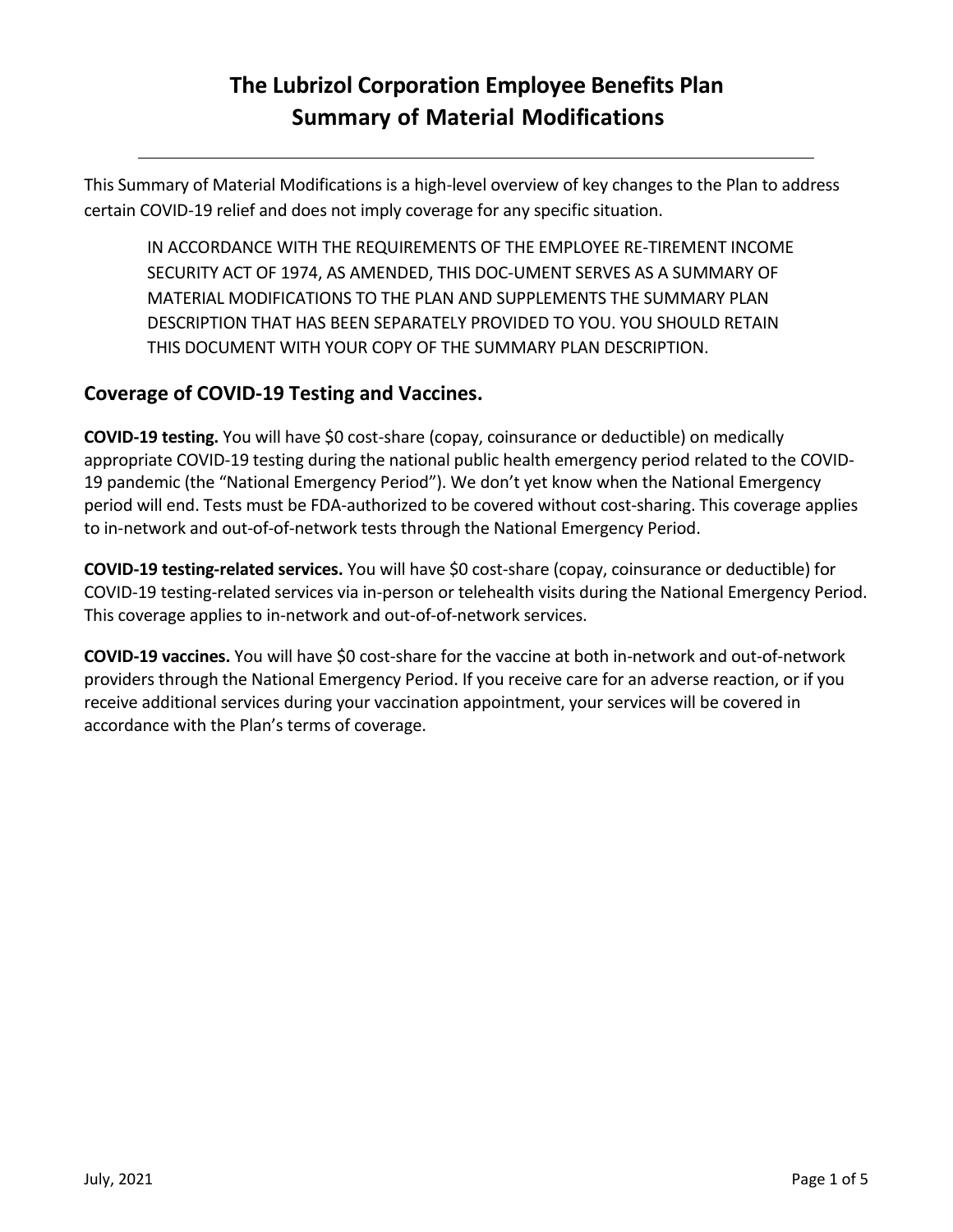### **Deadline Suspensions for Certain Events.**

The following changes are effective March 1, 2021 through the end of the "Outbreak Period," which is 60 days from the end of the National Emergency Period.

The Internal Revenue Service and the Departments of Labor, Treasury, and Health and Human Services jointly issued new guidance ("Guidance") adopting a one-year suspension of certain deadlines on an individual by individual, rolling basis to provide relief (a "pause") to give participants more time to take action on the events listed below. This recent guidance extends similar relief previously issued by these government agencies, which otherwise would have expired March 1, 2021.

The new guidance states that the pause (the "Relief Period") now runs on an event-by-event basis. Now, individuals have an extension to take action based on when their COBRA, special enrollment, or claims event occurred.

This means, for each event occurring on or after March 1, 2020, an individual's extended dead-line to take action on an event will end on the earlier of:

- (1) One year after the Relief Period started for that event; or
- (2) The end of the Outbreak Period (60 days after end of the National Emergency Period). We don't yet know when this will be.

Once the Relief Period ends for a particular event, the normal timeframes for taking action will resume. However, under the newly issued guidance, in no case will a disregarded period exceed one year.

The Relief Period rules apply to the following events:

- For HIPAA Special Enrollment rights, the time period to make election changes;
- The COBRA 60-day election period;
- COBRA premium payment deadlines (both initial and ongoing);
- Notification to the Plan of COBRA qualifying events (such as divorce or disability);
- Filing a claim for benefits;
- Appealing a claim denial;
- Requesting an external review of a final adverse benefit determination by a health plan;
- Filing information needed to complete an external review request.

The examples below are being provided to help you understand the rules.

#### **COBRA EXAMPLES**

**Example #1 –** Assume that a COBRA qualified beneficiary (QB) would have been required to make a COBRA election by March 1, 2020. The COBRA election will be delayed until February 28, 2021 and the QB has until March 1, 2021 to make the election (One year after the Relief Period started for this event).

Note that in this example the QB's last day to make a COBRA election was March 1, 2020 – the first day of the Relief Period under the new guidelines. The general COBRA election rule is that COBRA must be elected 60 days after the date that health plan coverage is lost or, if later, 60 days after the date of the election notice. In this example #1, it is assumed that on March 1, 2020, the QB was on the last day of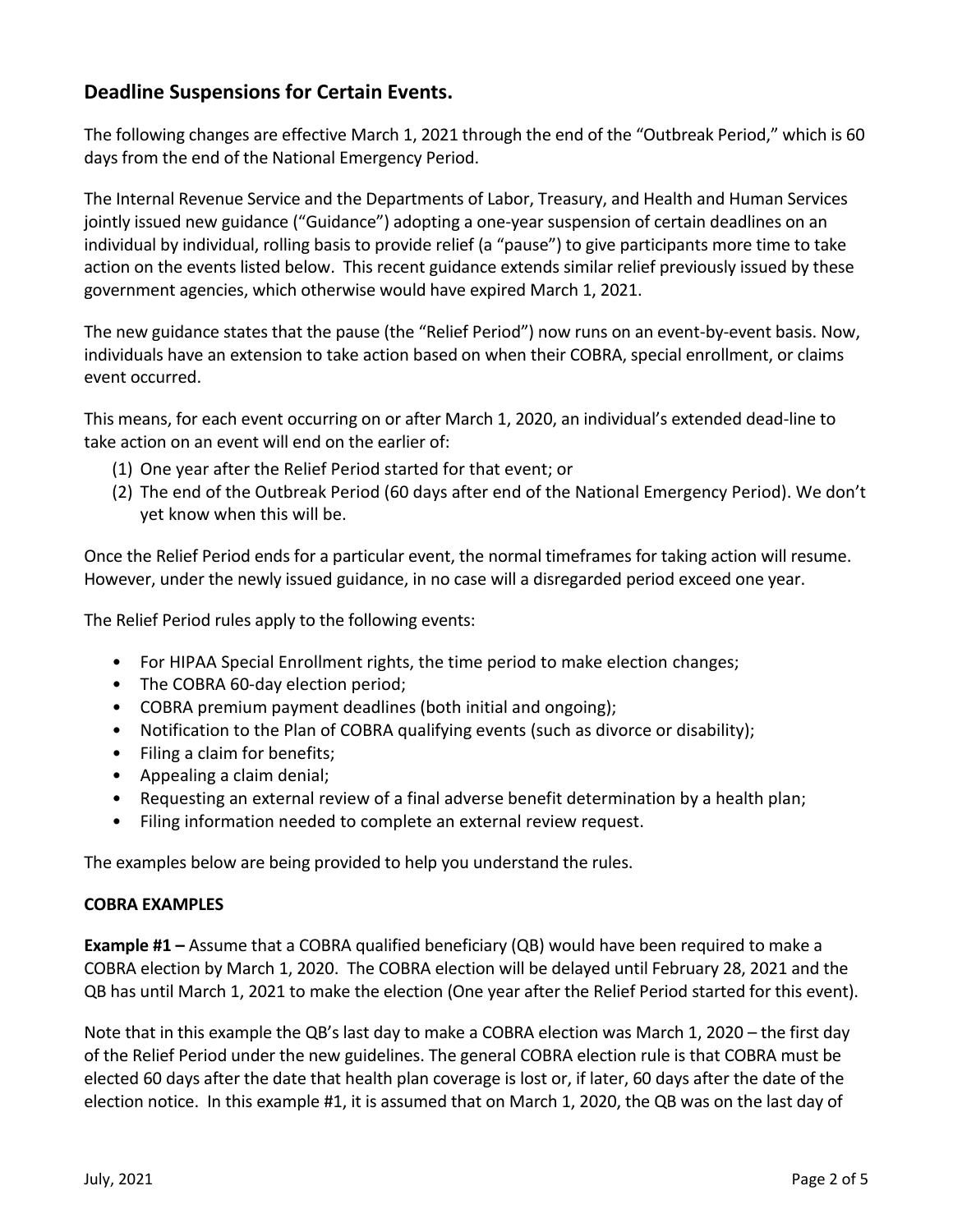that 60-day period – this matters because there is no additional time period to add at the end of the oneyear Relief Period.

**Example #2 –** Assume that a QB would have been required to make a COBRA election by March 1, 2021. The election requirement will be delayed until the earlier of one year from that date (March 1, 2022) or the end of the Relief Period.

**PLEASE NOTE:** COBRA coverage would be effective retroactive to the date of the QB's qualifying event, and contributions for coverage back to that date would be due.

### **SPECIAL ENROLLMENT EXAMPLE**

**Example #3 –** Assume you have a new baby born on September 1, 2020. Per the terms of the health plan you must enroll the child within 60 days of the date of birth, which is October 31, 2020.

The Relief Period related to this event runs from September 1, 2020 to August 31, 2021. You have 60 days from the end of this one-year Relief Period to elect coverage for the baby – October 31, 2021. (This example assumes that the Outbreak Period has not ended at an earlier date.)

However, assume that the National Emergency ends as of May 1, 2021, so that the Outbreak Period ends sixty days later, on June 30, 2021. In that case, you would have 60 days after July 1, 2021 to elect coverage for the newborn child (because the 60 days to make the election does not start running until July 1, 2021).

**PLEASE NOTE:** Coverage for the child would be retroactive to the date of birth, and contributions for the coverage back to that date would be due.

#### **HEALTH INSURANCE MARKETPLACE**

If you are losing or have lost coverage under a group health plan, you may be interested in the opportunity to obtain coverage through the Health Insurance Marketplace. The Marketplace plans may be a less expensive option and do not require retroactive enrollment to the date coverage was lost as required under COBRA.

Most states are offering an extended special enrollment period through August 15, 2021 to enroll in Marketplace health insurance plans due to the COVID-19 public health emergency. For more information on the Health Insurance Marketplace special enrollment period go to **[HeathCare.gov](http://www.healthcare.gov/)** or **<https://www.healthcare.gov/marketplace-in-your-state/>**.

**COBRA Premium Assistance.** Under the American Rescue Plan Act of 2021, you may be eligible for premium assistance for COBRA continuation coverage for the periods of coverage from April 1, 2021 through September 30, 2021. To be eligible for this premium assistance, you must:

- have a COBRA qualifying event that is an involuntary termination or a reduction in your hours
- elect COBRA continuation coverage;
- not be eligible for Medicare; and
- not be eligible for coverage under any other group health plan, such as a plan sponsored by a new employer or your spouse's employer.